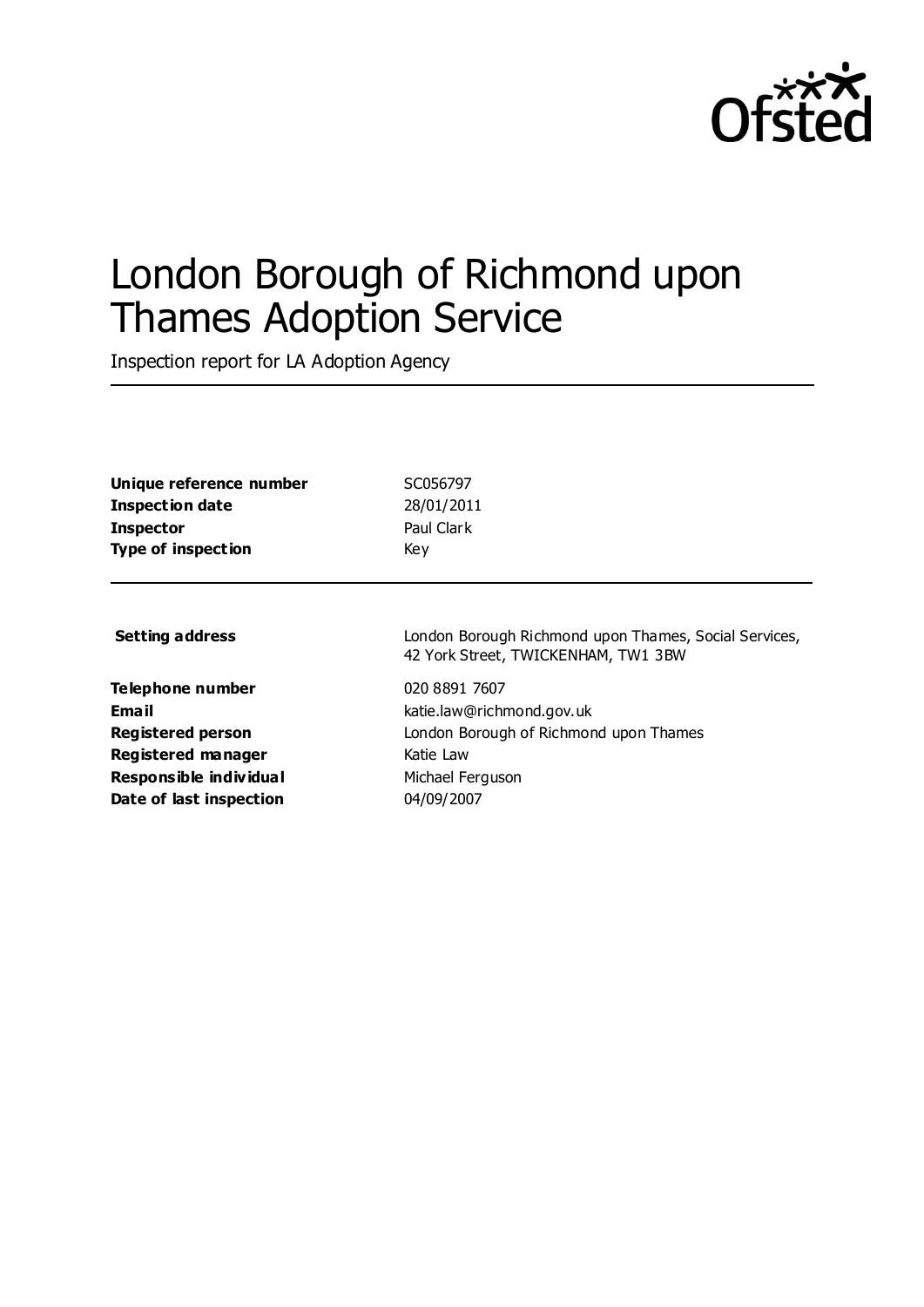© Crown copyright 2011

Website: www.ofsted.gov.uk

This document may be reproduced in whole or in part for non-commercial educational purposes, provided that the information quoted is reproduced without adaptation and the source and date of publication are stated.

You can obtain copies of The Children Act 2004, Every Child Matters and The National Minimum Standards for Children's Services from: The Stationery Office (TSO) PO Box 29, St Crispins, Duke Street, Norwich, NR3 1GN. Tel: 0870 600 5522. Online ordering: www.tso.co.uk/bookshop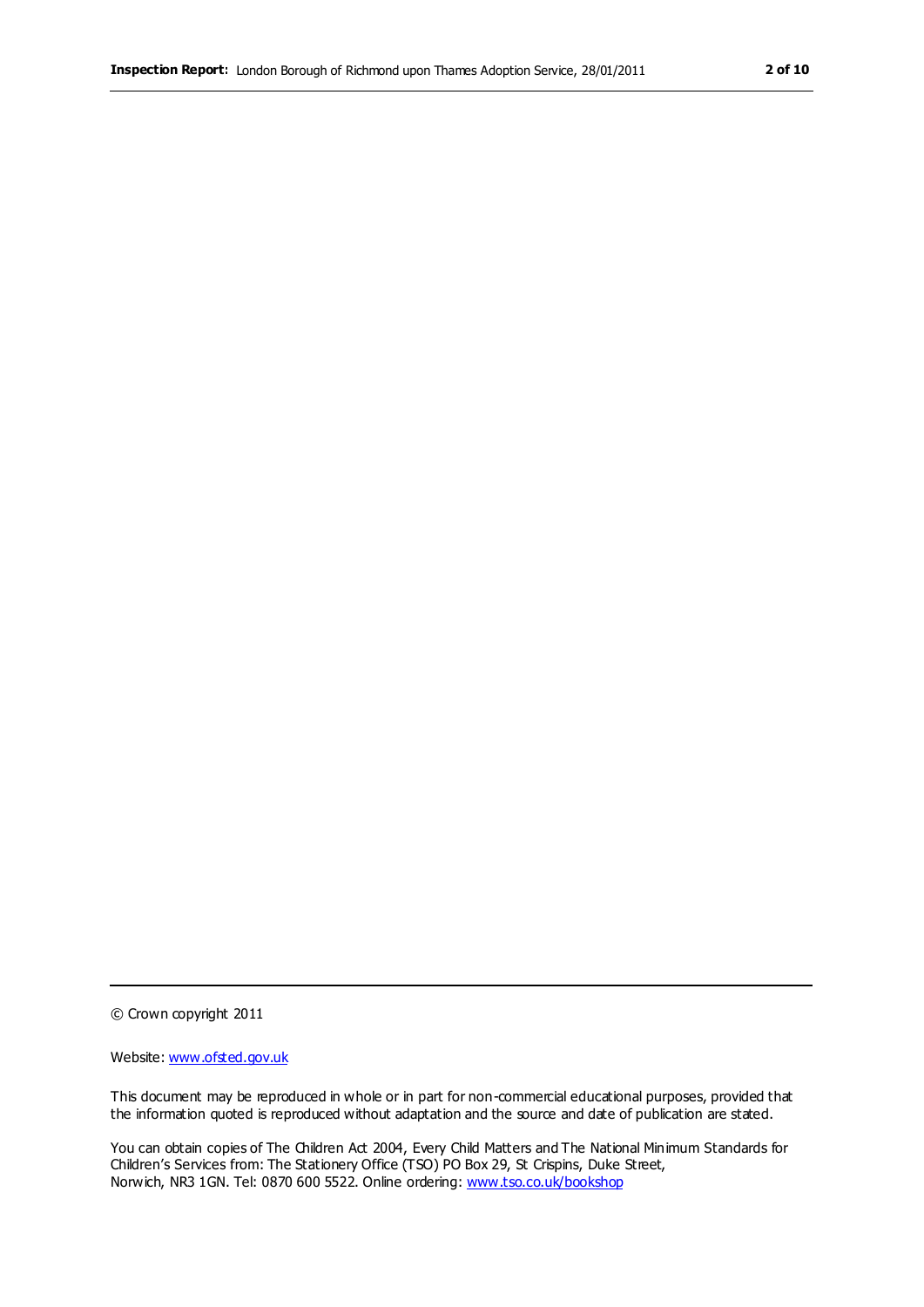# **About this inspection**

The purpose of this inspection is to assure children and young people, parents, the public, local authorities and government of the quality and standard of the service provided. The inspection was carried out under the Care Standards Act 2000.

This report details the main strengths and any areas for improvement identified during the inspection. The judgements included in the report are made in relation to the outcomes for children set out in the Children Act 2004 and the relevant National Minimum Standards for the service.

#### **The inspection judgements and what they mean**

| Outstanding:  | this aspect of the provision is of exceptionally high quality |
|---------------|---------------------------------------------------------------|
| Good:         | this aspect of the provision is strong                        |
| Satisfactory: | this aspect of the provision is sound                         |
| Inadequate:   | this aspect of the provision is not good enough               |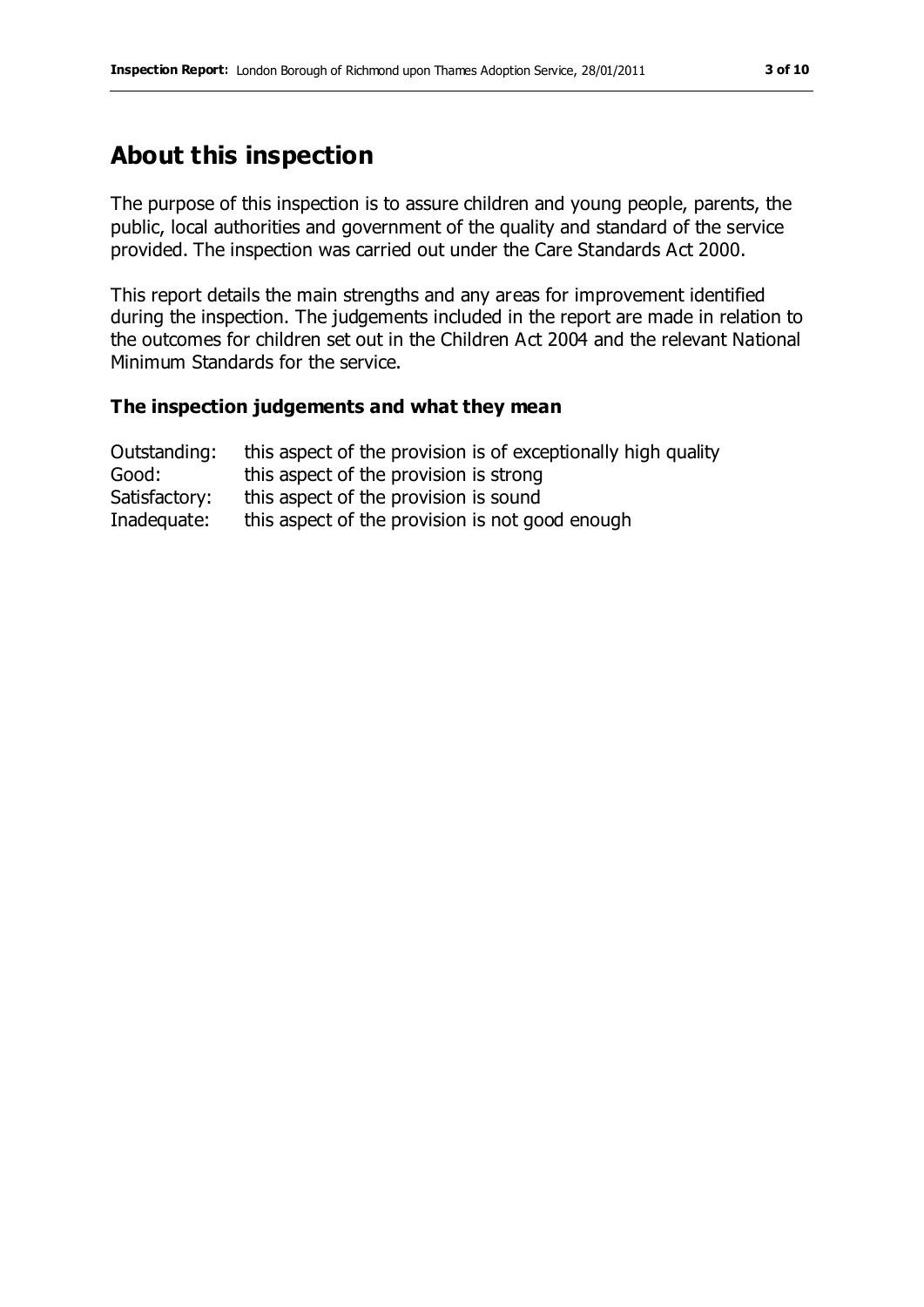# **Service information**

### **Brief description of the service**

The adoption service of the London Borough of Richmond operates as the adoption and permanency team which has a full time team manager, 4.9 whole time equivalent social workers and a full time administrator who also serves as the adoption panel administrator.

The service includes the recruitment, preparation, assessment and approval of adopters and also undertakes the matching, introduction and placement of children with adopters. There is post adoption support to adopters and to those whose lives have been touched by adoption, which includes birth records counselling and intermediary work. There are also arrangements for the independent counselling and support of birth parents and families through an independent agency. A letterbox system, which supports the exchange of information between birth parents and children in adoption placements, is also provided and maintained. In addition, the service also supports post adoption contact, where necessary. Although the council previously offered a service to inter-country adopters, this work has now been contracted out.

There is an independently chaired adoption panel which deliberates on the social work assessments of proposed adopters, the suitability of children to be adopted, and the matching of children with approved adopters. The panel submits its recommendations to an agency decision maker who will make decisions about final approval.

The service is part of the South West London Adoption Consortium.

## **Summary**

The overall quality rating is good.

This is an overview of what the inspector found during the inspection.

This announced, full inspection found that the adoption and permanency team at The London Borough of Richmond upon Thames provide a good level of service to children who are adopted, adoptive parents and those people affected by adoption. Some areas of the service are outstanding. Most notably, the post-adoptive support is excellent. Evidence of the verbal enquiries that follow up written references need to be recorded on staff personnel files.

#### **Improvements since the last inspection**

The service has updated the health and safety checklist since the time of the last inspection and it is now a comprehensive and complete checklist. The registered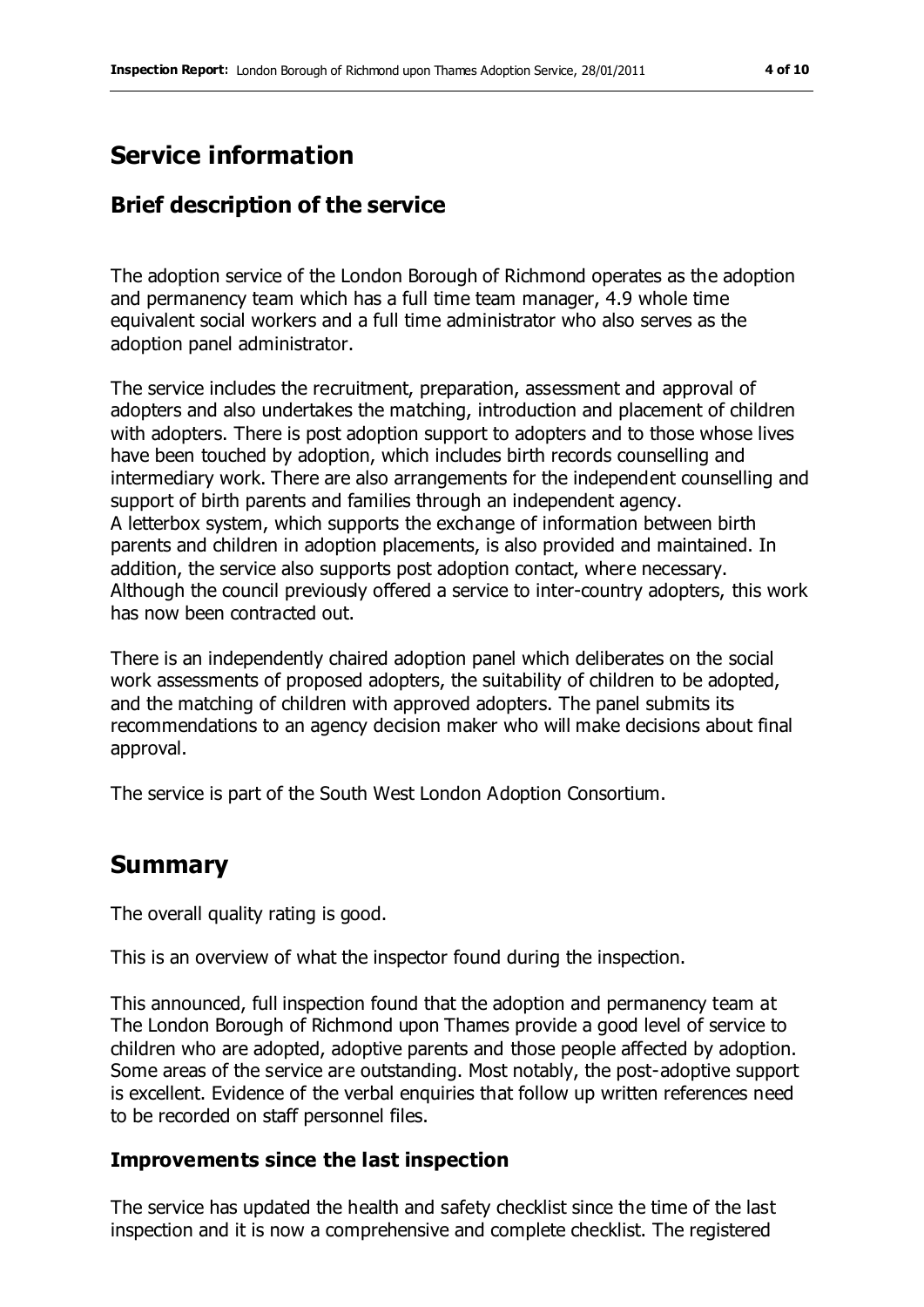manager now regularly audits the quality of records. Case records are now signed and dated by the author.

#### **Helping children to be healthy**

The provision is not judged.

There are no National Minimum Standards that relate to this outcome group.

#### **Protecting children from harm or neglect and helping them stay safe**

The provision is good.

There are robust systems and policies in place to ensure that children and adopters are appropriately matched. Children's needs and suitability to be adopted are thoroughly assessed by social workers and considered by the adoption panel and ratified by the agency decision maker. Prospective adopters are recruited, assessed and prepared for their roles by social workers in the adoption team. Prospective adopters will be sought and recruited for those children with particular and specific needs through national adoption registers and local advertising. Identified social workers within the team take on what they describe as a 'family finding' role to try to find the best match between child and prospective adopters. Assessing social workers for approved adopters present their recommendations to the adoption panel together with the child's social worker. Birth parents are consulted by 'family finders' about their view of the proposed placement. The service does not currently hold 'child appreciation days' to gather a wider range of information about a child which would further prepare potential adopters for a particular child. After rigorous deliberation by the panel a recommendation is made to the agency decision maker. The recommendation is ratified or further information is called for. Suitable arrangements are made by way of information giving, introduction and induction such that both child and adopters can make an informed decision about a proposed adoption plan continuing. These good matching systems ensure that children will be placed with adopters who can best meet their needs and will minimise the risk of placement breakdown and the distress that this may cause to children and adopters. There have been no adoption disruptions within the past 12 months.

The preparation of adopters is full and comprehensive. Although there is no duty social worker telephone line, enquirers expressing an interest in adopting are contacted by phone by a social worker within 24 hours and are given preliminary information. They are sent information packs, they have access to an information website page, they are invited to attend an information evening, and they receive a home visit by a qualified social worker. If applicants are deemed suitable they will be offered attendance at a preparation course. Preparation courses are held annually. The council are now giving potential adopters the opportunity to attend courses held by other councils within the South West London Adoption Consortium in order to avoid a long wait in attending a course. The British Association of Adoption and Fostering assessment process also serves as preparation and guidance for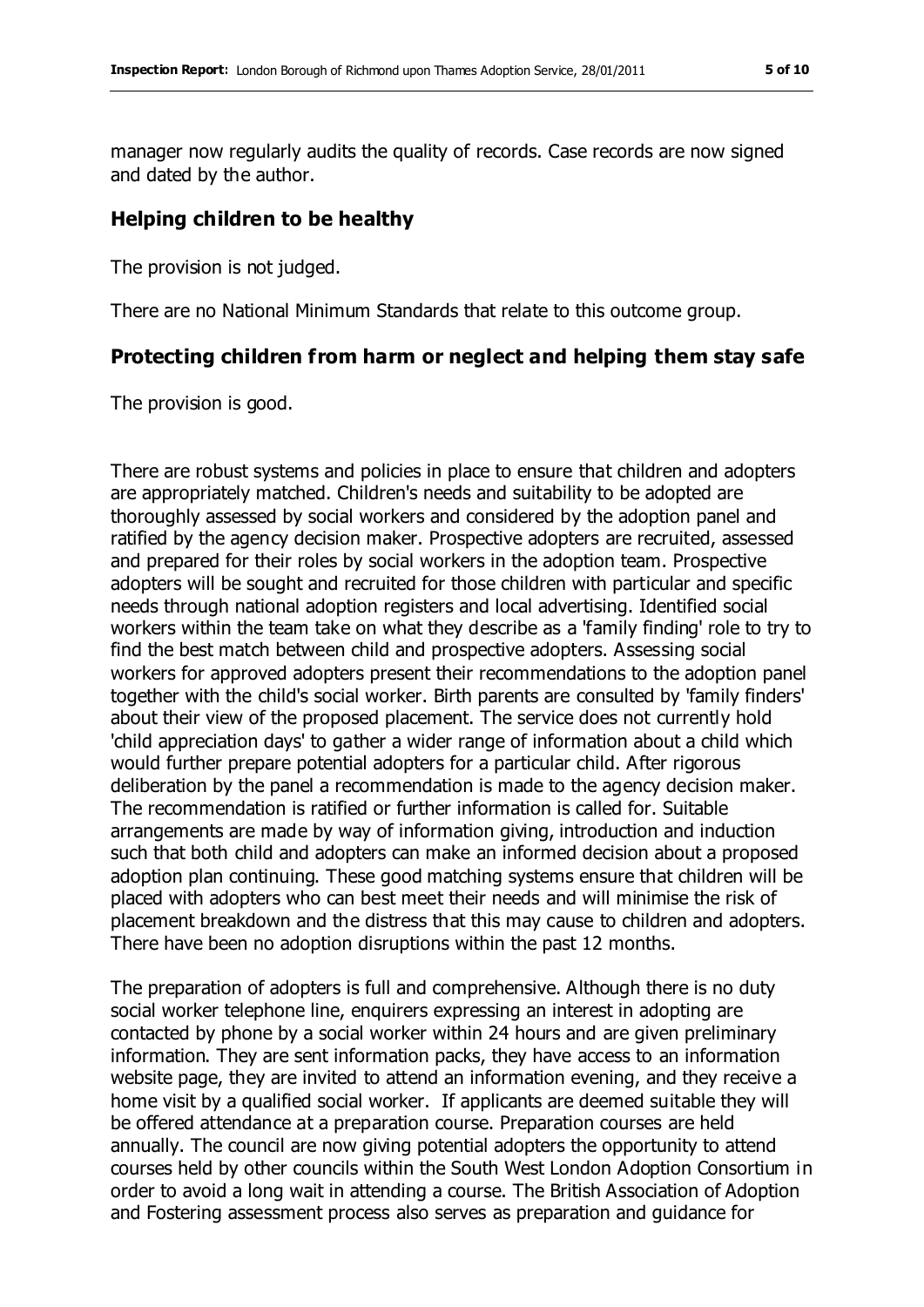adopters. The thorough assessment and preparation of adopters within the council helps to ensure that children receive high quality care by people who have a clear understanding of their role and function.

The adoption panel's constitution, role and function are clearly spelt out in a written document and in the authority's Statement of Purpose. It is independently chaired and it has members with legal, medical and educational expertise. There are members with personal experience of adoption, and members from minority ethnic groups. Members receive necessary training and their contribution to the panel and their personal development needs are effectively reviewed. The panel meets every month and its recommendations are referred to the agency decision maker and responded to in a timely manner. The panel chair conducts an annual review of the panel's function which identifies areas of development. These rigorous steps to the approval and review of carers ensure that the function of the adoption service is effectively checked and scrutinised to mitigate the possibility of children being adopted by inappropriate people.

All social work staff working for the service have a professional social work qualification and registration with the General Social Care Council. All panel members, management and staff have been subject to the appropriate vetting and recruitment procedures which helps to ensure that they are suitable to work with children. Written references on applicants are followed up verbally. However, records of verbal enquiries are not added to staff personnel files.

The council has a robust complaints procedure. A record of complaints received about the service in 2010 is in place. Two complaints have been received within the past twelve months and the actions taken by the service were appropriate in each case.

Policies are in place to safeguard and protect service users. The council operates a 'letterbox' system for agreed periodic contact/communication between children and their birth parents/relatives where this can reasonably be done. This is appropriately safeguarded and staff operating this service have been trained so that they understand how to keep the children involved safe.

There is a policy on discouraging adopters from smoking and children under 10 are not placed with adopters who smoke. There is a policy directing adopters away from the physical chastisement of adopted children. The council has updated its health and safety checklist of potential adopter's households and social workers now undertake a comprehensive assessment of the safety of households.

All staff working for the service receive training on the council's 'safeguarding children' policy and potential adopters are introduced to the policy as part of their preparation training. There are workers within the adoption team who carry out, and have expertise in, supporting adopted people seeking their birth records. The council also has service level agreements with two local adoption support agencies to provide both birth parent counselling and support to adopted people who are seeking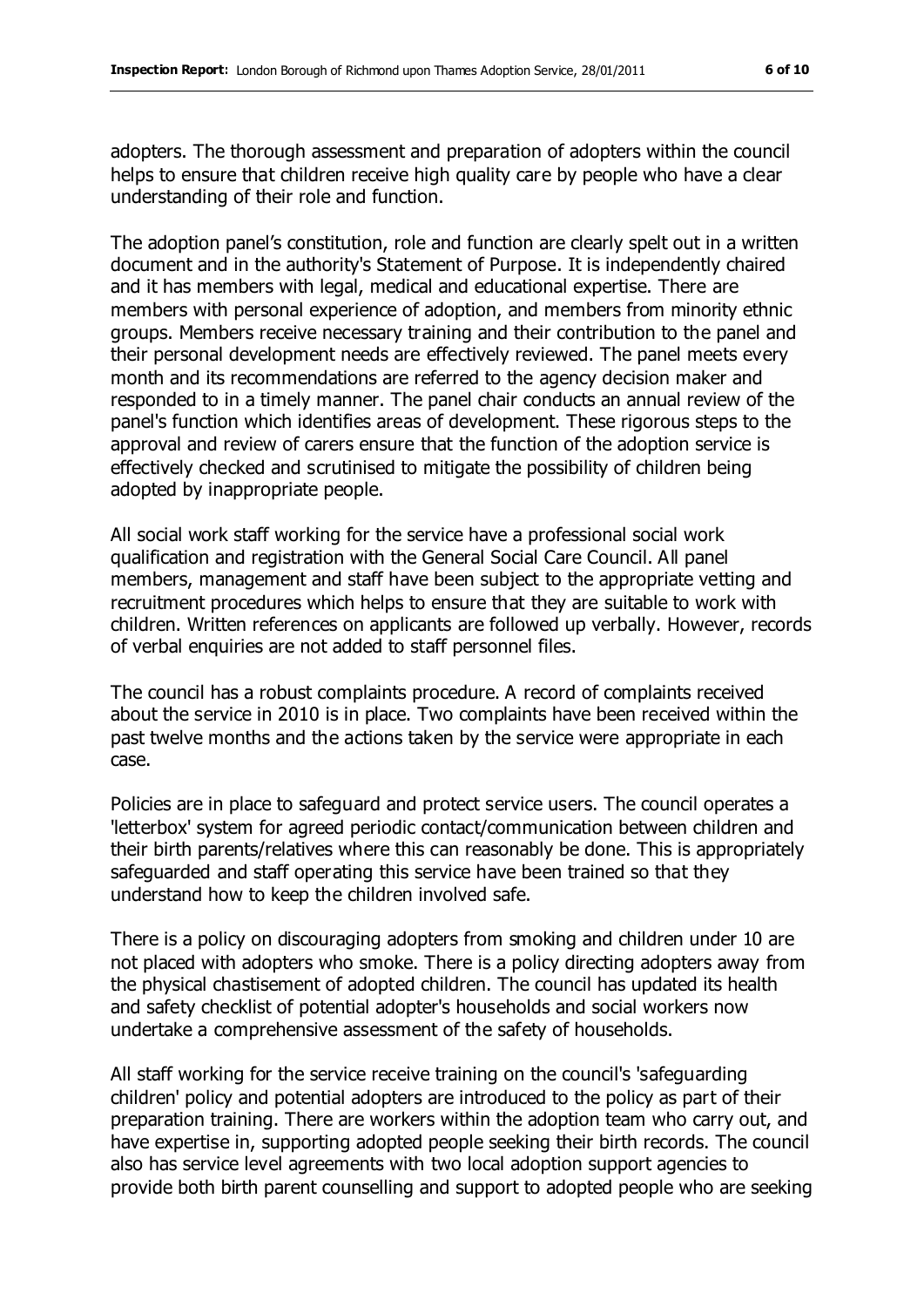their birth records. These systems and services help to promote the emotional wellbeing of people affected by adoption.

#### **Helping children achieve well and enjoy what they do**

The provision is outstanding.

Adoptive parents are well supported by a range of services provided by the authority. Pre-approval these include a website information page, the provision of a comprehensive information pack, information evenings, home visits by social workers and preparation groups. The assessment and approval process provides extensive information about the reality of adoption including the long term effects of birth trauma and attachment and loss on children. Following approval and after a child and proposed adopters have been matched, an adoption support plan is made which outlines how the needs of the young person to be placed, and the needs of the adoptive parents will be met. These plans are properly reviewed.

There are specialist social workers within the adoption and permanency team who will give direct support to adopters. Monthly drop-in support groups for adopters are held where they can access professional advice. There is also a 'parenting group' (for adoptive parents) that offers support with aspects of parenting adopted children. There are three evening workshops held per annum and an annual conference which look at broader issues affecting adoption and there is an annual social event for adopters and adopted children. There is a periodic newsletter giving information and advice to adopters. The adoption team have access to an educational psychologist who offers support to adopters. There is a resource library available for adopters. All adopters are provided with membership of Adoption UK and access to its 'buddy' scheme. Adopters may access the authorities in-house training events for its staff. The effective support given to adoptive parents further mitigates the likelihood of placement breakdown and helps to ensure children are placed in a secure family setting.

The service organises separate support groups for younger children and for teenagers that provide social events and the opportunity for children to raise any issues they may have about adoption. The adoption service can access psychiatric and psychology support by referring young people to the local child and adolescent mental health services team. The service also has access to a private psychotherapist and has a service level agreement with a local adoption support agency to provide counselling support for adopters and young people and all those affected by adoption. Later life letters and life story work with children is carried out by placing social workers who can receive the specialist help they may need from the adoption support workers within the team. As previously stated, the council has service level agreements with local adoption support agencies to provides counselling and support to birth parents whose children are adopted and to adopted people who are seeking their birth records. These services help to promote the emotional well-being of those people affected by adoption.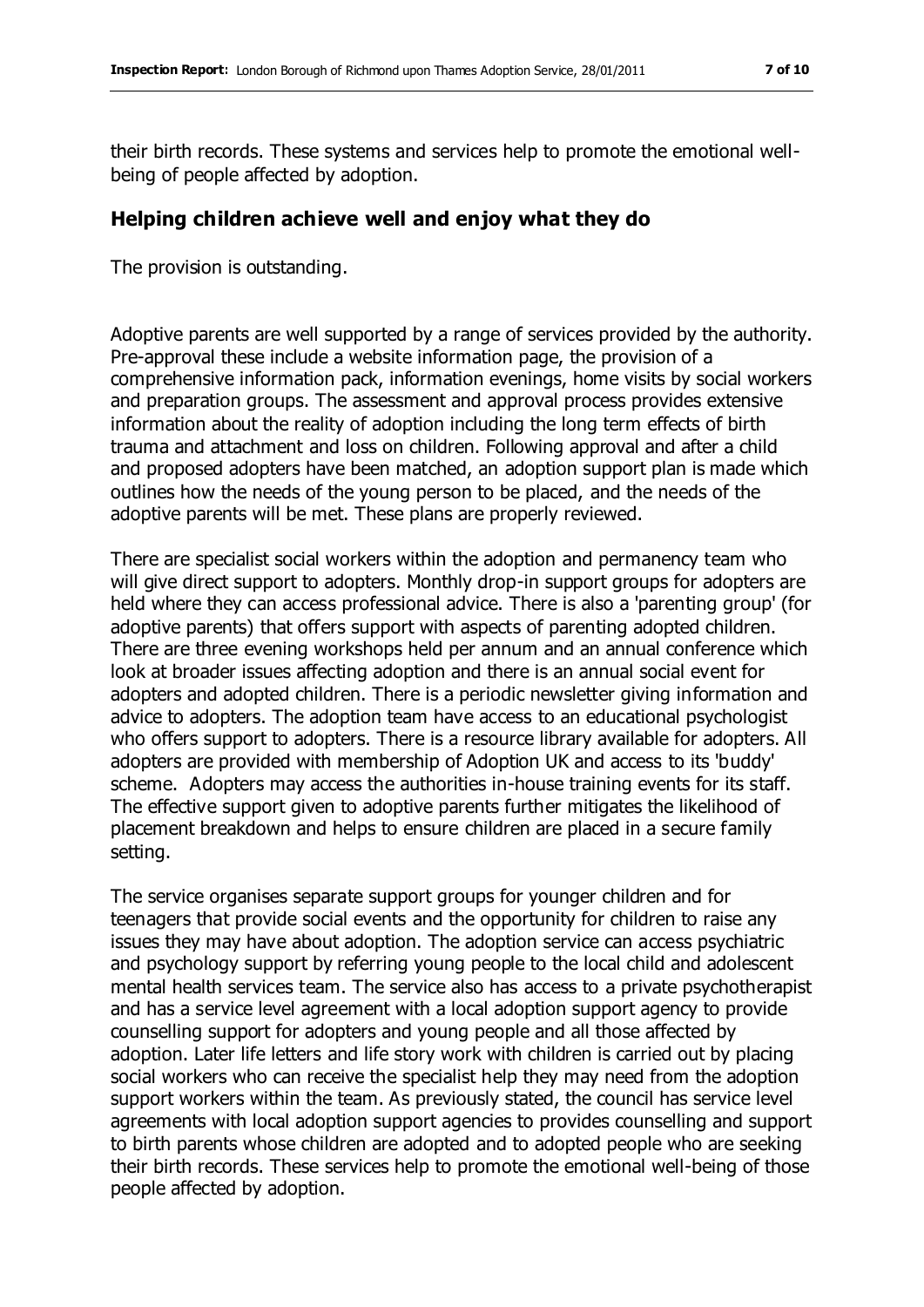#### **Helping children make a positive contribution**

The provision is good.

The adoption service consults birth parents at all relevant points during the matching and adoption process including matters that pertain to ethnic, cultural and religious matters. Parental views about the intended adoption of their child and proposed adopters are taken into account unless they negatively affect the best interests of the child. Birth parents whose children are adopted are offered support and counselling from an adoption support agency commissioned by the authority.

As previously stated, there is a 'letterbox' system in place which enables adoptive families, birth parents and other family members to maintain contact when practical. A social worker within the adoption team is the coordinator of this service and is well trained in supporting birth and adoptive parents to construct letters and other methods of contact and in employing an effective methodology to prevent inappropriate information being exchanged that might impact on a child's wellbeing.

Children's adoption support plans are clearly written and contain full assessments of children's needs and detail the actions necessary to support them in the transition to their adoptive homes and the ongoing support they require. Potential adopters are given full information about a child's background including their medical history.

Wherever possible a meeting is arranged between birth parents and adopters to provide a degree of accord about the placement. The consultation with parents and the promotion of agreed contact between birth families, adoptive families and adopted children helps to ensure the long term well-being of adopted children and birth families.

#### **Achieving economic wellbeing**

The provision is not judged.

There are no National Minimum Standards that relate to this outcome group.

#### **Organisation**

The organisation is good.

The promotion of equality and diversity is outstanding. This is evidenced, in part, by the range of staff, panel members and adopters from differing racial and cultural backgrounds. Some panel members have personal experience of adoption. There are a small number of 'same sex' couples and single people who have been approved as adopters, evidencing the non-discriminatory approach of the service. The recruitment process prioritises potential adopters who express an interest in adopting a disabled child.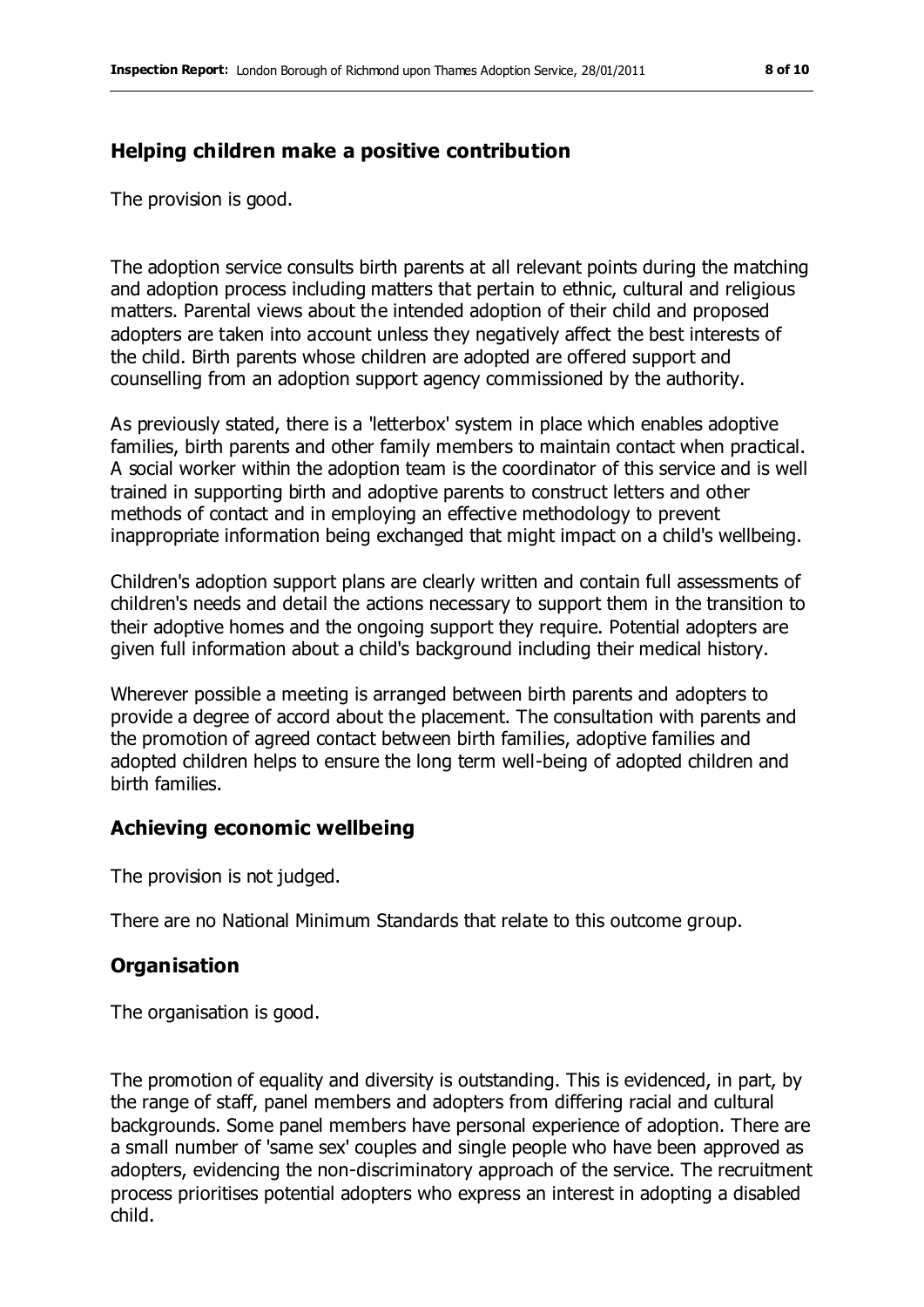The council has corporate policies on equality and diversity and disability equality, and staff are aware of the detail of these policies. The Statement of Purpose of the adoption service also has a commitment within its aims and objectives that 'the service will respond appropriately to equality and diversity issues'.

A clearly written and comprehensive Statement of Purpose is in place, which was reviewed in April 2010. Adopters are provided with clear written information about the service at the recruitment stage and this is fully explained to them at preparation group training and further reiterated by assessing social workers throughout the assessment process. The service has received good quality commendations from a recognised authority for the standard of its children's guides which are full and complete and written in formats suitable for both younger and older children and for children who may require information in symbol form.

The manager is suitably qualified in both social work and management. She has many years experience in child care practice and management. All social work practitioners within the service are professionally qualified and are members of the General Social Care Council. Supervision for practitioners is given monthly. Team meetings are held fortnightly. Staff comment that they feel well supported by management. Staff working within the service undertake relevant ongoing training to ensure that they maintain and expand their knowledge base. All staff and management undertake an annual review of their personal development and training needs. Ninety per cent of the social work staff have achieved the post qualifying award in social work. The service has sufficient well-qualified staff to meet the identified adopter recruitment and approval plans of the service. The level of staffing and staff training in place provides children and adopters with good social work support.

The case records of children and adoptive parents are clearly written, comprehensive and up to date. There are good systems in place for the management and monitoring of records. The archive arrangements for the storage of children's adoption records ensure that these records are kept safely and securely. A disaster recovery plan is in place for these records.

The adoption service undertakes an annual review and a written report is produced which identifies areas for development. This is presented to the council's corporate parenting panel who take an active role in the quality assurance of the service. This thorough ongoing review of policy and practice ensures that children receive the best possible service.

## **What must be done to secure future improvement?**